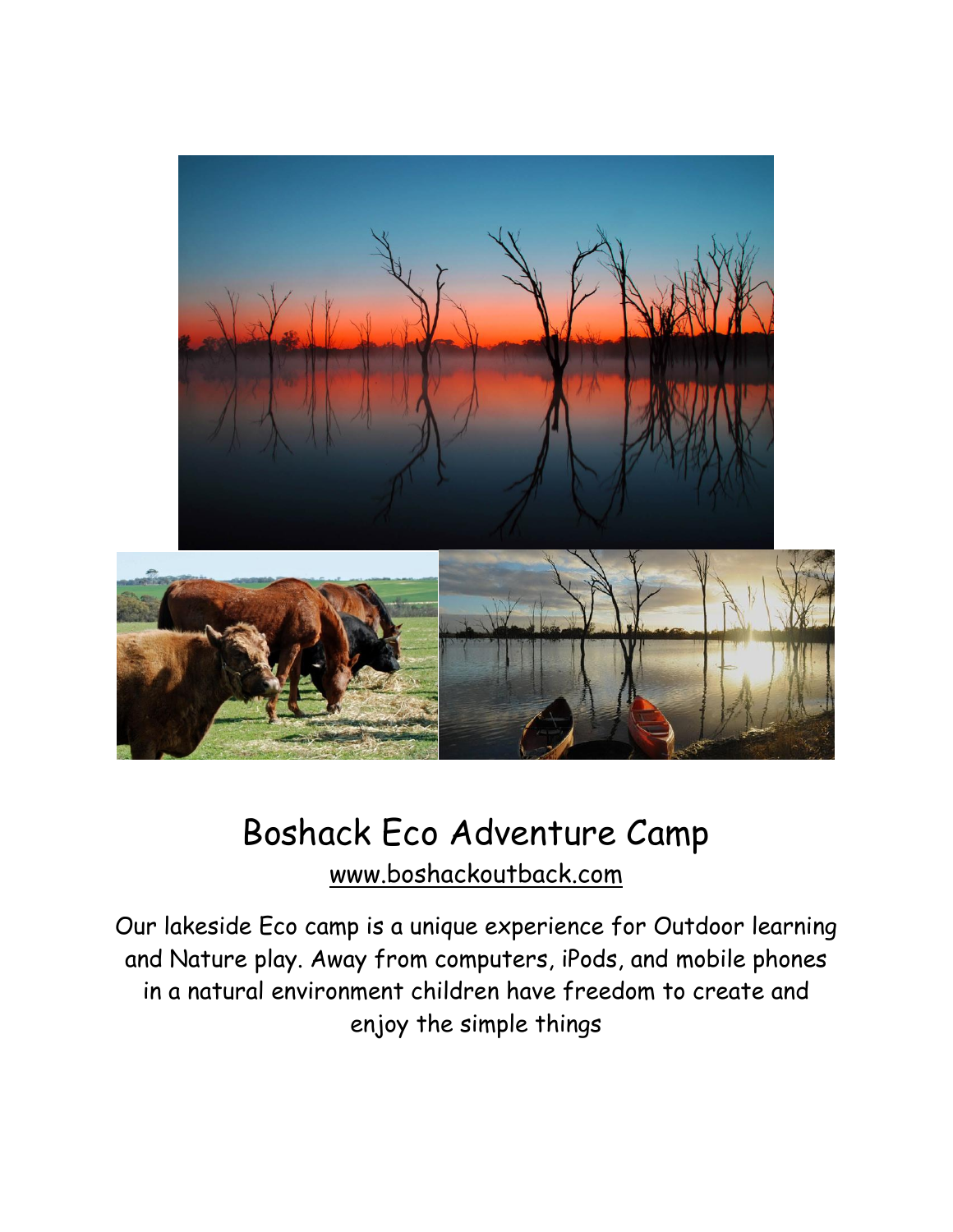## Day 1 - Nature Play Farm

#### **10.30am** Arrive at Boshack

Sheep mustering on foot: Sheep were brought to this country from England by the early settlers and many farms were established in the wheat belt area. Part of the farmer's tasks was to round up the sheep to shear them. So today we need you to round up these sheep in the paddock and guide them into the pens near the shed. (Seasonal) There is only one rule to remember. To get the sheep to the shed the easiest way always keep the sheep between you and the shed.

BYO morning tea: Under the shade of a gum tree enjoy your snack

Boomerang Throwing: Before the white settlers came here the Aborigines used to hunt for their food using boomerangs. Learn about the types they used and how they used them by watching a demonstration. Then try your hand at throwing a boomerang.

Water Divining: Used for thousands of years water divining is an ancient art of discovering underground water streams known as 'aquifers'. Try your hand at this ancient art to see if you have a natural gift in water divining.

Feed farm animals: Have you ever wondered what cow horns are made of? Well while you are feeding our farm animals you will find out along with lots of other interesting facts.

Aboriginal Dreamtime and Didgeridoo Playing: Experience the ways of the early pioneers and from the aboriginals thousands of years ago. Sit in the oasis environment amongst the paper bark forest. Blow the didgeridoo.







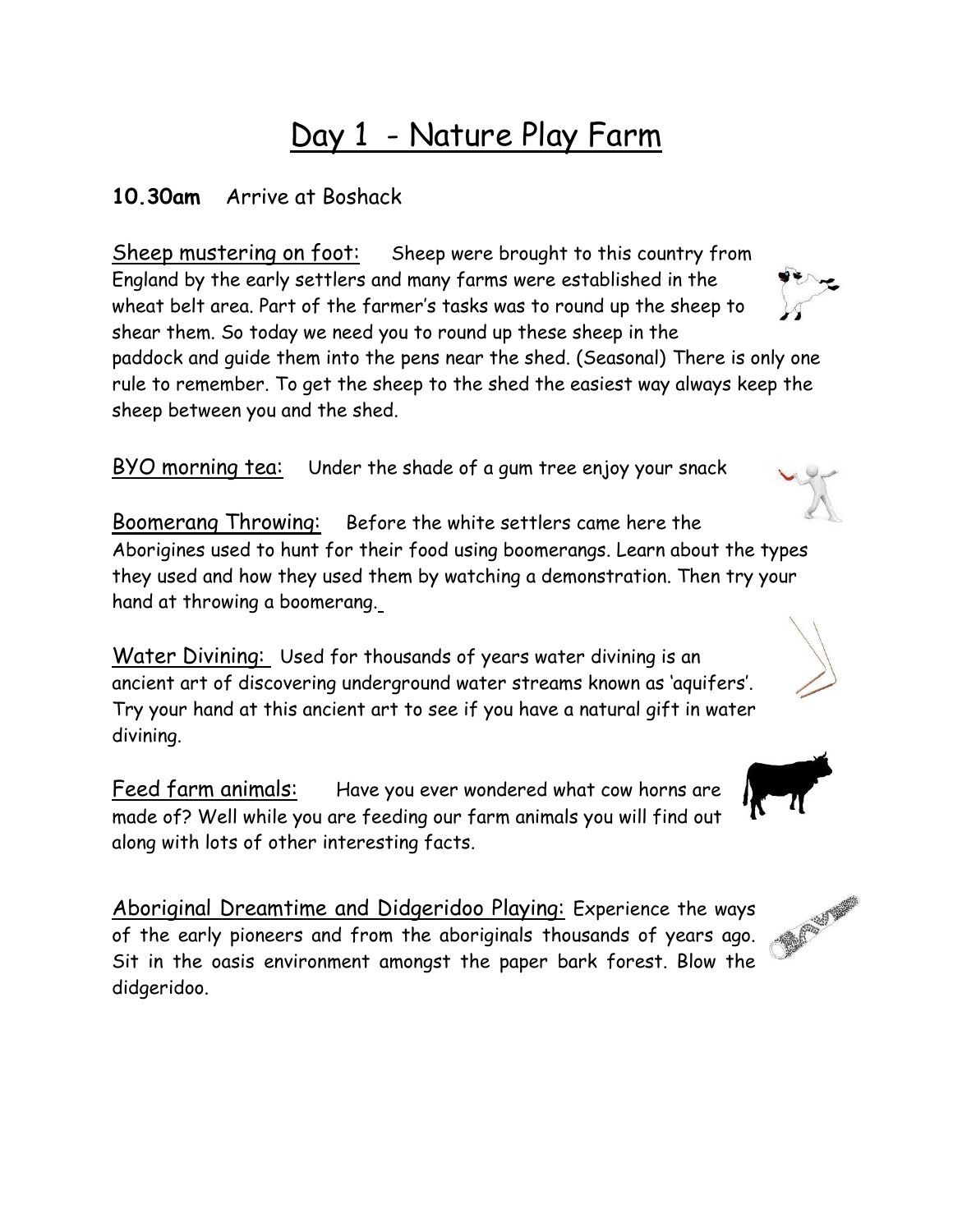Early Settler and Aboriginal History: The setting in the paper bark forest goes back thousands of years. It was the perfect relaxing area in early life when there was no air-conditioning in the hot weather.

Lifestyle and Culture of our Forefathers: A talk on how our ancestors lived and experienced the outback, then you will learn how to eat the local delicacies of the witchetty grub. Listen to how they survived in the harsh bush environment while enjoying the taste of honeycomb chocolate.

Paper bark forest walk and Historic Well: A 50 meter walk through the cleanest and freshest air one can experience. Visit one of the original settler's water holes which provided the freshest of water.

**1pm** BYO Picnic Lunch

Yabbi Netting: The bush freshwater crayfish was an alternative to the meat diet in the bush. This crayfish is very similar to the ordinary crayfish that is caught from the sea.

#### **2pm** Arrive at Lakeside camp

Introduction to Boshack and our environmental footprint, fire drill and orientation of the lakeside camp

**3pm** Teacher supervised canoeing on lake 330pm Afternoon Tea Free Time 430pmShowers

**6pm** Dinner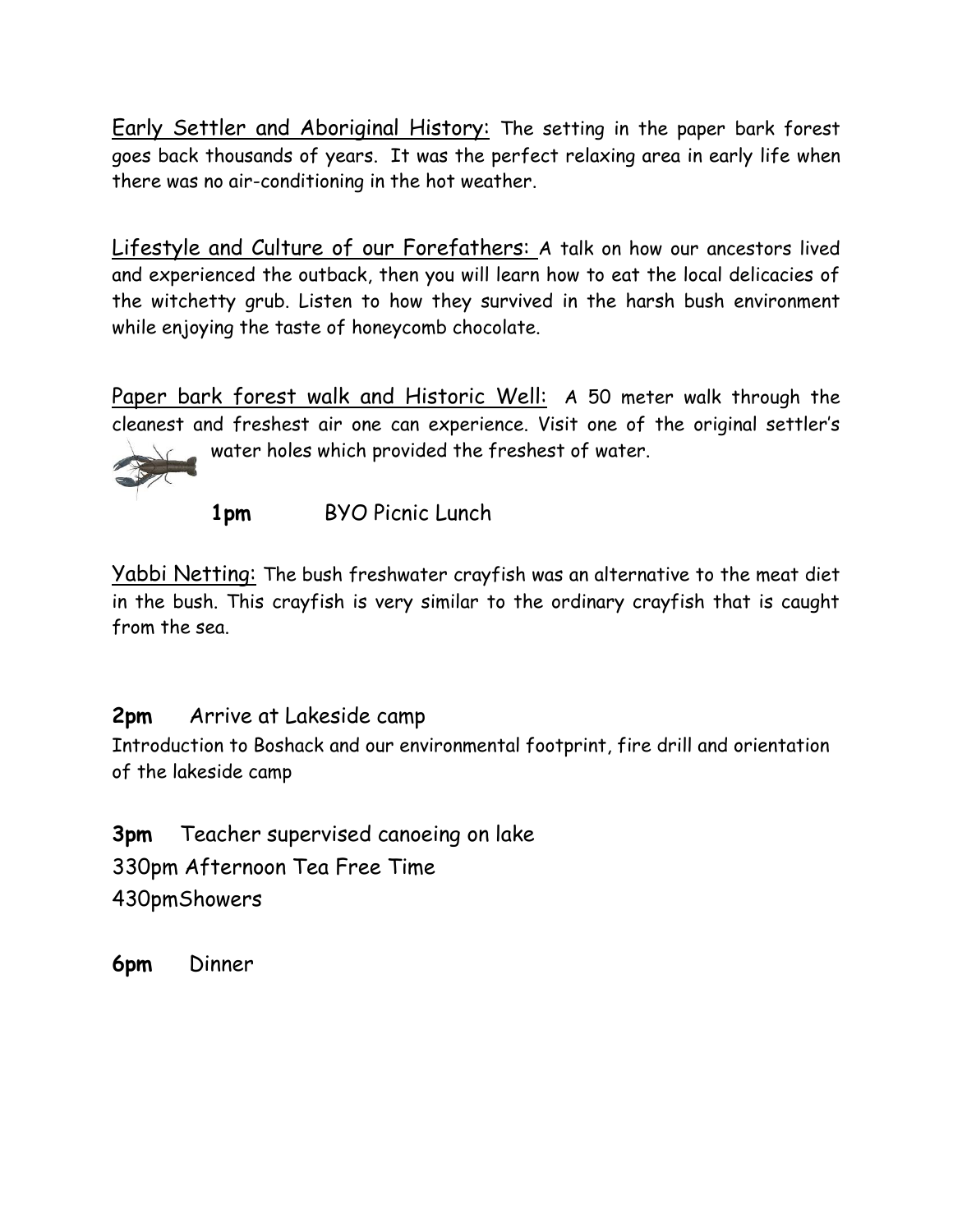# Day 2 - Bush Tracks & Lake Springs Team Building, Survival Skills

#### **730am Bush Breakfast**

#### **845am Teacher & Student Brief**

**9am Orienteering:** Have a look at your mud map of Boshack. Being able to interpret from a map to the land and execute your route choice successfully without getting lost is very important.

Take a close look at the map and work out your position before leaving camp. Then with your team navigate your way along the fire breaks or roads to each marker in the bush, which is indicated by a dot on the map. Write down the letters you find on the markers at these numbered points. Our early settlers have left you a clue and your task is to find out what that is.When all 16 letters have been collected rearrange them to make 3 words.

When you arrive at point **B** on your map you will need to leave signs of life. Use a Tracking Signal anywhere in this area so others know where you have been. (Refer to tracking signs with your map). You could also be creative and leave your own ideas of signs of life



from the elements. The most common error in making a shelter is to make it too large. A shelter must be large enough to protect you. It must also be small enough to contain your body heat, especially in cold climates. Frame work is one of the main

keys to a successful structure. Show us how to build a good **frame work** for a Mia Mia using only the equipment supplied in this area.

**11am MORNING TEA**

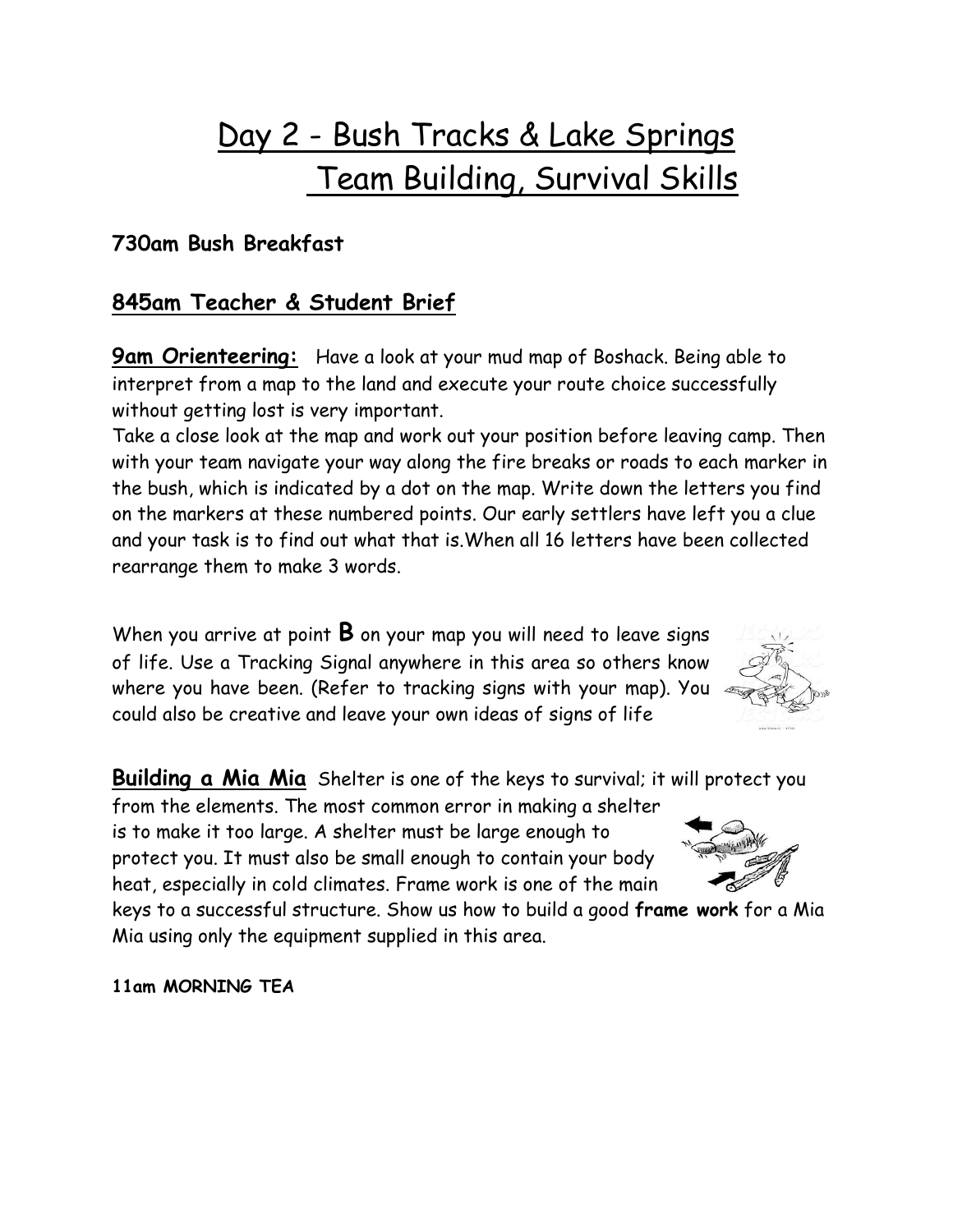**1130am Raft Building:** Our early settlers built rafts to go fishing for food.

Using the materials provided, your team must build a raft like the early settlers. This raft needs to be top-notch to float along the lake. Teams must work well together in designing the raft using knotting skills to build it and then see how well it floats.

**1pm LUNCH**

**2pm Lake Springs Canoe & Billy Balance** Cooking food or boiling water is another art to survival. Put on your life jacket and take a canoe out in groups of 3 to collect sticks to build a frame of your choice to hold a billy above an open fire for boiling water. Under the frame collect the right type of materials ready for lighting a fire.

**(lighting the fire will be seasonal)**

### **Canoeing Challenge**

Experience some challenging activities on our beautiful Lake Serene Relay & Animal Challenge our friendly guide will take you through these fun games

**Net Fishing** The early settlers did not have the local shops to go to if they could not catch their own food. Use our home made nets and a recycled container to try your hand at catching a fish of any size.

Make sure you keep the fish alive and bring it over to your teacher to show you can catch a fish.

**Please let the fish go afterwards as we care for the creatures in our environment.**

**330pm** Afternoon Tea **4pm** Free time Showers **6pm** Dinner